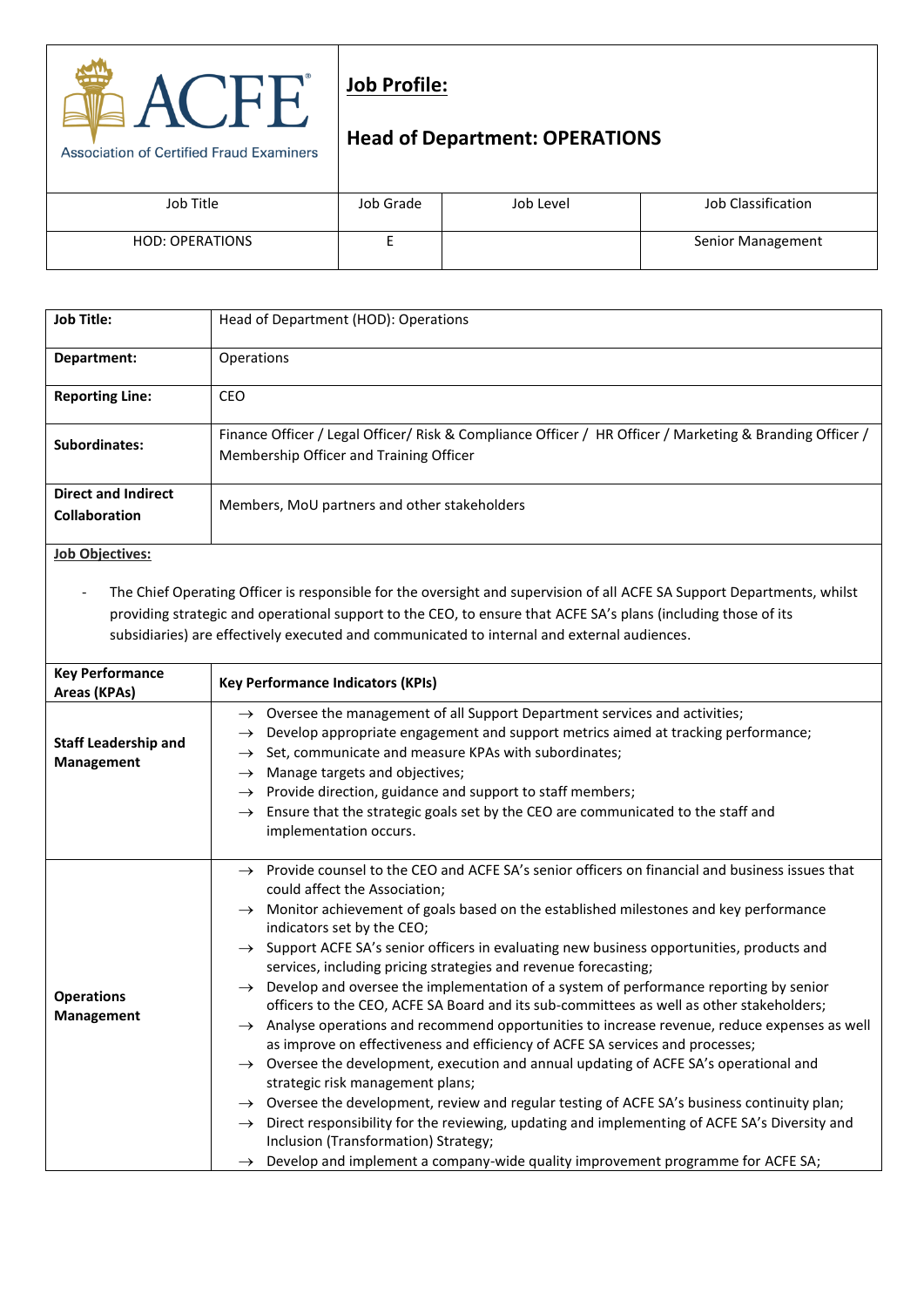|                                                                              | $\rightarrow$ Oversee the management of periodic compliance-related external audit exercises by various<br>standard-setting bodies with who ACFE SA is affiliated (e.g. SAQA, ISO, ACFE).<br>$\rightarrow$ Assist with CFE growth in African countries, the establishment of Student Chapters at<br>Universities, and increasing membership benefits. |                                                                                                           |  |
|------------------------------------------------------------------------------|-------------------------------------------------------------------------------------------------------------------------------------------------------------------------------------------------------------------------------------------------------------------------------------------------------------------------------------------------------|-----------------------------------------------------------------------------------------------------------|--|
|                                                                              |                                                                                                                                                                                                                                                                                                                                                       |                                                                                                           |  |
|                                                                              |                                                                                                                                                                                                                                                                                                                                                       |                                                                                                           |  |
|                                                                              | $\rightarrow$                                                                                                                                                                                                                                                                                                                                         | Oversee the Quality Assurance program & represent the ACFE SA on various Forums.                          |  |
|                                                                              |                                                                                                                                                                                                                                                                                                                                                       |                                                                                                           |  |
|                                                                              |                                                                                                                                                                                                                                                                                                                                                       | $\rightarrow$ Ensure staff keep within the approved CEO financial budget and that targets are met;        |  |
|                                                                              |                                                                                                                                                                                                                                                                                                                                                       | $\rightarrow$ Provide regular feedback to the CEO on actuals vs budget with forecasting;                  |  |
| <b>Finance and Risk</b>                                                      | $\rightarrow$                                                                                                                                                                                                                                                                                                                                         | Develop, implement and ensure compliance with the ACFE SA's HR, financial, and                            |  |
| <b>Management</b>                                                            | procurement policies and procedures;                                                                                                                                                                                                                                                                                                                  |                                                                                                           |  |
|                                                                              | $\rightarrow$ Ensure all required tax filings and UIF payments are made in a timely manner;                                                                                                                                                                                                                                                           |                                                                                                           |  |
|                                                                              |                                                                                                                                                                                                                                                                                                                                                       | $\rightarrow$ Oversee the implementation of ACFE SA's enterprise risk management policy and framework.    |  |
|                                                                              |                                                                                                                                                                                                                                                                                                                                                       | $\rightarrow$ Oversee the development, review and implementation of an IT Strategy and Operation plan in  |  |
|                                                                              | support of ACFE SA's overall strategic objectives;                                                                                                                                                                                                                                                                                                    |                                                                                                           |  |
|                                                                              | $\rightarrow$ Oversee management of the ACFE SA office and infrastructure needs, including suppliers and                                                                                                                                                                                                                                              |                                                                                                           |  |
| <b>IT and Facilities</b>                                                     | other vendors to ensure the institute can support its strategy;                                                                                                                                                                                                                                                                                       |                                                                                                           |  |
| Management                                                                   | $\rightarrow$ Ensure that IT security is in place;                                                                                                                                                                                                                                                                                                    |                                                                                                           |  |
|                                                                              | $\rightarrow$                                                                                                                                                                                                                                                                                                                                         | Ensure that the computers and software are in line with what can be expected to fulfil the day            |  |
|                                                                              | to day work.                                                                                                                                                                                                                                                                                                                                          |                                                                                                           |  |
|                                                                              |                                                                                                                                                                                                                                                                                                                                                       | $\rightarrow$ Oversee the management of ACFE SA's human resource activities, which include recruitment,   |  |
|                                                                              |                                                                                                                                                                                                                                                                                                                                                       | selection, on-boarding, training, performance management, compensation, skills development,               |  |
|                                                                              |                                                                                                                                                                                                                                                                                                                                                       | wellness and other activities that are necessary for an effective human resource programme;               |  |
| <b>Human Resources</b>                                                       |                                                                                                                                                                                                                                                                                                                                                       | $\rightarrow$ Oversee the development, ongoing review and compliance with ACFE SA's employee policies     |  |
| <b>Management</b>                                                            | and procedures;                                                                                                                                                                                                                                                                                                                                       |                                                                                                           |  |
|                                                                              |                                                                                                                                                                                                                                                                                                                                                       | $\rightarrow$ Manage ACFE SA's human capital systems, and ensure effective goal-setting, regular reviews, |  |
|                                                                              |                                                                                                                                                                                                                                                                                                                                                       | and personal development plans are in place for employees.                                                |  |
|                                                                              |                                                                                                                                                                                                                                                                                                                                                       | $\rightarrow$ General correspondence and administration completed accurately and timeously;               |  |
|                                                                              | $\rightarrow$                                                                                                                                                                                                                                                                                                                                         | Email, inbox and data are managed timeously and effectively;                                              |  |
| <b>ADMIN &amp; REPORTING</b>                                                 | Professional image maintained in all communication;<br>$\rightarrow$                                                                                                                                                                                                                                                                                  |                                                                                                           |  |
|                                                                              |                                                                                                                                                                                                                                                                                                                                                       | $\rightarrow$ All reporting and feedback requirements are met, and reports are completed accurately and   |  |
|                                                                              | timeously according to company requirements.                                                                                                                                                                                                                                                                                                          |                                                                                                           |  |
|                                                                              | Promotes strong support of the Company's values;                                                                                                                                                                                                                                                                                                      |                                                                                                           |  |
|                                                                              | $\rightarrow$ Adhere to company policies and procedures;                                                                                                                                                                                                                                                                                              |                                                                                                           |  |
|                                                                              | $\rightarrow$ On-going focus on departmental cost saving;                                                                                                                                                                                                                                                                                             |                                                                                                           |  |
|                                                                              | $\rightarrow$ Seeks innovative solutions;                                                                                                                                                                                                                                                                                                             |                                                                                                           |  |
| <b>VALUES &amp; CONDUCT</b>                                                  | Demonstrate a willingness to adapt to change in the work environment as well as the<br>$\rightarrow$                                                                                                                                                                                                                                                  |                                                                                                           |  |
|                                                                              | commitment to ongoing learning;<br>$\rightarrow$ Actively seeks feedback to identify strengths and learning opportunities;                                                                                                                                                                                                                            |                                                                                                           |  |
|                                                                              | $\rightarrow$ ACFE SA Professional image portrayed at all times, including in all correspondence and                                                                                                                                                                                                                                                  |                                                                                                           |  |
|                                                                              | Championing diversity and inclusion in line with relevant ACFE SA policies.<br>$\rightarrow$                                                                                                                                                                                                                                                          |                                                                                                           |  |
|                                                                              |                                                                                                                                                                                                                                                                                                                                                       |                                                                                                           |  |
|                                                                              |                                                                                                                                                                                                                                                                                                                                                       | <b>COMPETENCIES</b>                                                                                       |  |
| <b>SKILLS &amp; KNOWLEDGE</b>                                                |                                                                                                                                                                                                                                                                                                                                                       | PERSONAL ATTRIBUTES                                                                                       |  |
|                                                                              |                                                                                                                                                                                                                                                                                                                                                       |                                                                                                           |  |
| ACFE SA position;                                                            |                                                                                                                                                                                                                                                                                                                                                       | Analysis;<br>Attention to Detail;                                                                         |  |
| Fraud Examination (prevention/detection/investigation)<br>PSIRA positioning; |                                                                                                                                                                                                                                                                                                                                                       | Communication;                                                                                            |  |
| SAQA accreditation and processes;                                            |                                                                                                                                                                                                                                                                                                                                                       | Coordination;                                                                                             |  |
| Superior command of the English Language;                                    |                                                                                                                                                                                                                                                                                                                                                       | Delivering Results and Meeting Expectations;                                                              |  |
| Strong writing and computer skills.                                          |                                                                                                                                                                                                                                                                                                                                                       | Planning and Organising;<br>Clarity of Thought through Analysis;                                          |  |
| Communication Management (articles and publications);                        |                                                                                                                                                                                                                                                                                                                                                       |                                                                                                           |  |